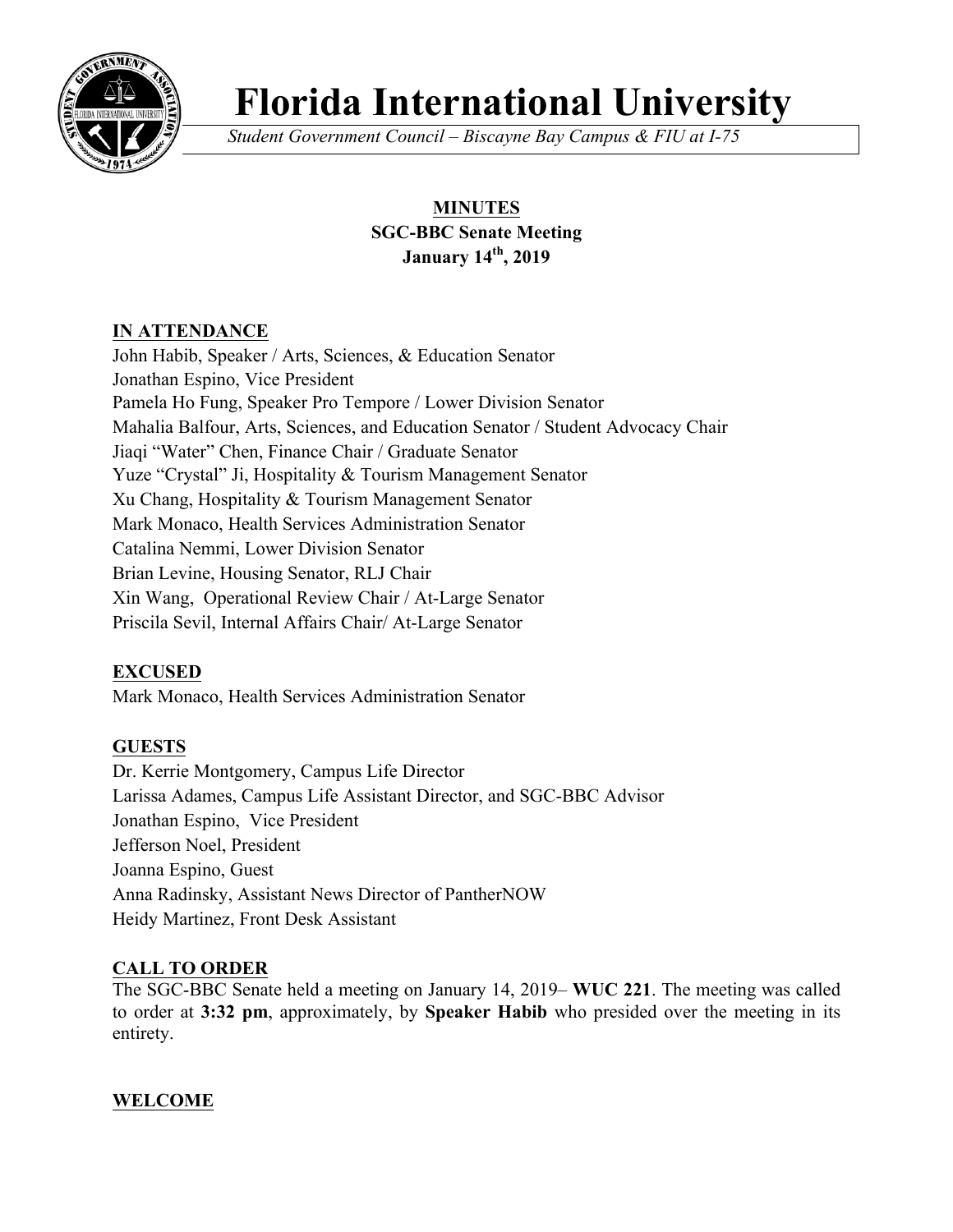Speaker Habib welcomed the Senate back and stated how proud he was that everyone was on time and proceeded with his Speaker report.

## **SPEAKER REPORT**

Speaker Habib…

- Informed the Senate their Duties and Expectations for the Spring Semester during the retreat. Gave an updated list of the Legislative Branch - which includes who-is-in-what committee.
- Stressed that Committees must meet at least twice a month. The meetings should be fruitful and important - there should be no rushing and no tangents.
- Reminded the senate to open up recent email and upload all pictures taken at the retreat onto the Google Drive folder. These pictures will be used for Social Media as well as on the website.
- Informed the Senate that at least 1 Resolution/Bill is to be presented by each member by February 11th, latest. Resolutions and Bills are to also be approved by the R.L.J. committee before reaching the Senate floor. There they will give suggested edits to the documents.
- Reminded the Senate to "speak up" for the remainder of the meeting. Whenever they speak, they should be loud and clear.
- Concluded by speaking about how he wants to have a very fun year in SGA with everyone, but reminded them that they are elected officials who have been voted in to fulfill duties and expectations.

## **VICE PRESIDENT REPORT**

Vice President Espino…

- Informed the Senate of a few updates: Reflexology Path Day January 29, 2019 is in the works and date is still flexible. Also, in the works a Week of Wellness in collaboration with healthy living.
- Reminded the Senate that some projects like PharmaBox are in the works and would like Senator Balfour and Senator Levine to be apart of this since it is taking place in Bayview. Also, the Mangrove wall which has been in the works for 6 years hopefully will be completed by the end of this semester.
- Stated that he will be scheduling his one on ones with the senate so expect a doodle by the end of the day.

## **SPEAKER PRO TEMPORE REPORT**

Speaker Pro Ho Fung…

● Stated that she was happy to be back and hoping that this semester will be productive.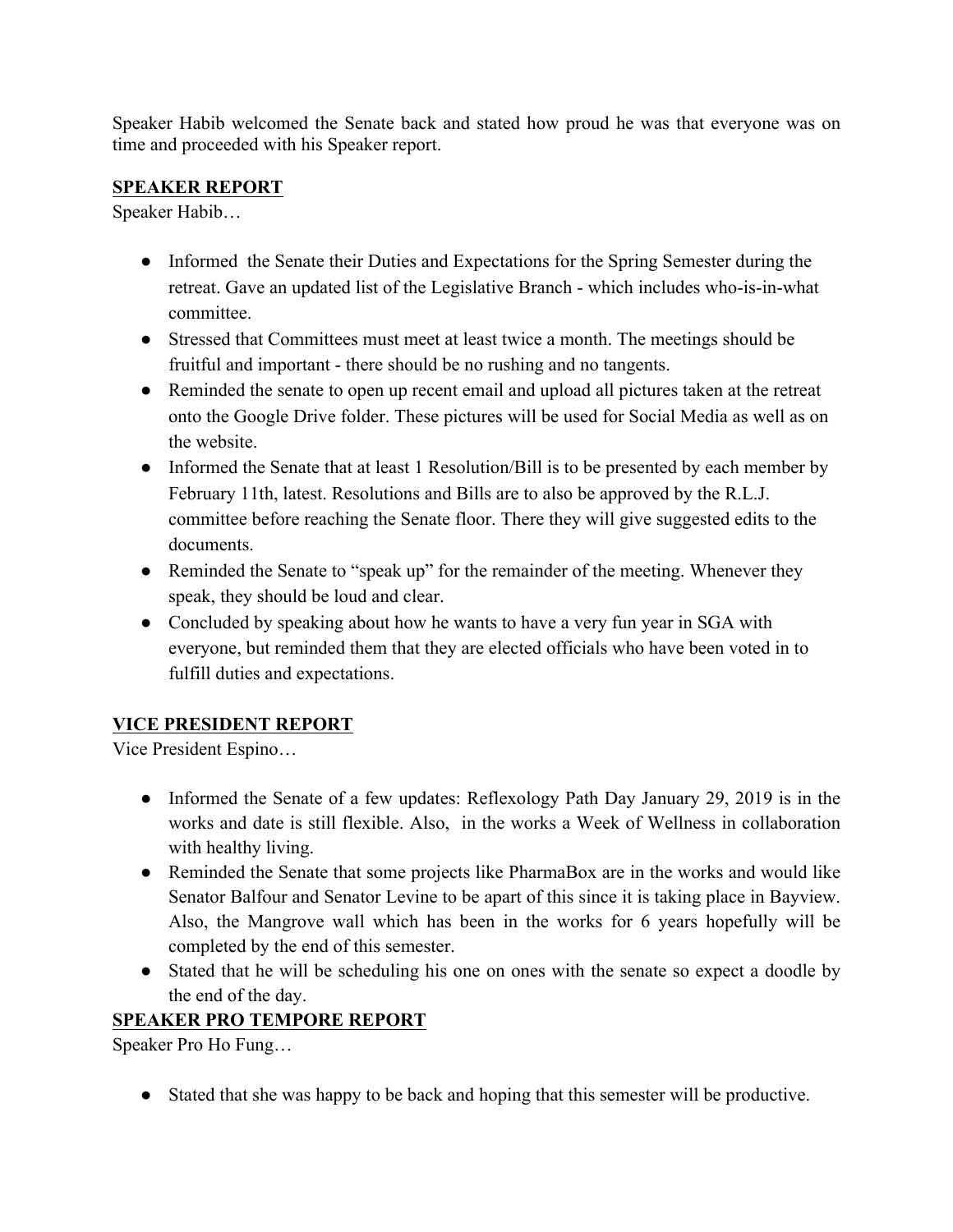- Updated the Senate about her resolution homework that includes the purchase of tables with electrical accessibility to it.
- Mentioned that she will be working on being more productive with both roles as Lower Division Senator and Speaker Pro Tempore.
- Preparing to work with Senator Nemmi about SLS Classes as well as other Freshman and Sophomore focused ideas.
- Encouraged the chairs and their committees to take precise minutes as her schedule is really busy and might not be able to attend some of the committees meetings
- Said that she is looking forward to this semester.

## **ADVISOR REPORT**

Ms. Adames…

- Reminded the Senate about submitting their class schedules and office hours by friday on panther connect.
- Mentioned that if any council would like to reserve the conference room to please email her or the front staff to reserve it with time.
- Informed the Senate that if anything in being planned in this busy semester to follow our own rules. For example, the three week rule for purchase request or it might not be approved.
- Stated that there is a student leadership summit coming up and recommends you all to attend.
- Concluded her report by reminding the Senate of the Town Hall meeting on February 11, 2019.

Dr. Montgomery…

• Reminded the Senate of the Budget hearings coming up and although only certain people have voting privileges she encourages you all to attend for the experience.

## **OLD BUSINESS**

## **A. Upcoming Congress Meeting**

Speaker Habib stated there is no update on arranging a day or time but use this as a reminder to start preparing the university wide bill and etc.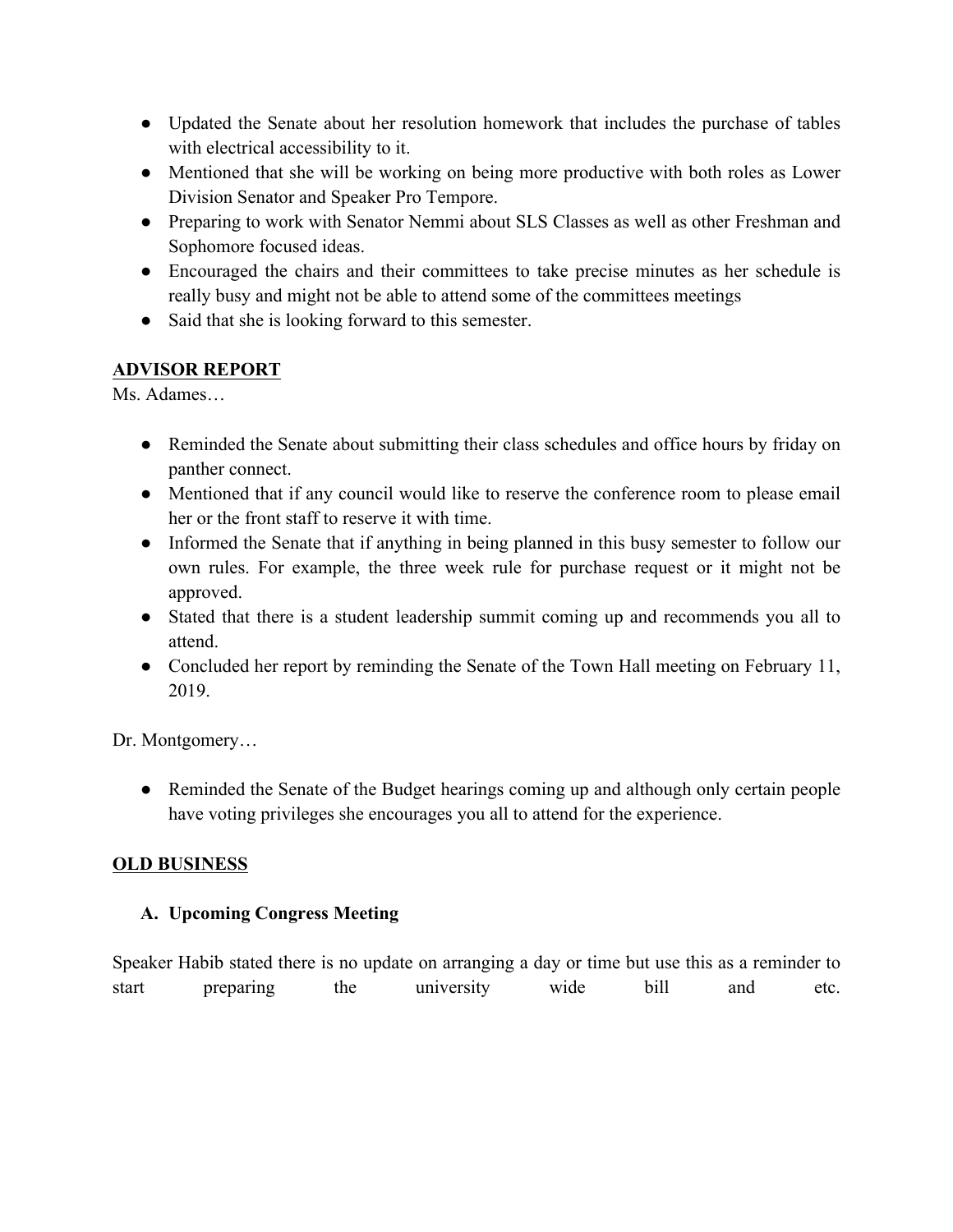#### **NEW BUSINESS**

#### **A. Approval of the Minutes**

Senator Levine asked for Unanimous Consent that the Senate Minutes of January 07, 2019, as corrected, be approved.

There were no objections, therefore the Senate Minutes of January 07, 2019, as corrected, were approved.

#### **B. Reading of Resolution 2019.0001**

*Speaker Habib granted two minutes to read the resolution and ten minutes for discussion. Senator Levine read and started discussion of the resolution.*

Senator Levine was questioned by about whether sponsoring his own bill was the best action. Also, about the time frame when the issue began to further specify it in the resolution. Senator Levine stated, "sometime after christmas around late december." In addition, he was asked about what would come next after this resolution if it would be passed. Senator Levine answered that if passed he would once it is signed, it would be sent to the appropriate individuals.

Senator Levine in the interest of getting it fixed or secured immediately motioned to bypass the second reading of Resolution 2019.0001. Senator Nemmi Seconded the motion.

Roll Call Vote:

| Speaker Habib - Yea   |     |        |    |      |      |
|-----------------------|-----|--------|----|------|------|
| Speaker               | Pro | Ho     |    | Fung | Yea  |
| Senator Balfour - Nay |     |        |    |      |      |
| Senator Chen - Yea    |     |        |    |      |      |
| Senator               |     |        | Ji |      | -Yea |
| Senator Chang - Yea   |     |        |    |      |      |
| Senator               |     | Nemmi  |    |      | Yea  |
| Senator               |     | Levine |    | -    | Yea  |
| Senator Wang - Yea    |     |        |    |      |      |
| Senator Sevil - Yea   |     |        |    |      |      |

The bypassing of the seconding reading of Resolution 2019.001 passed with a vote of 9-1-0.

*Debate on bypassing Resolution 2019.0001 followed.* 

Senator Balfour brought to attention she believed this should have been brought up to the President Noel so that he may write something up and take action a different way. Also, so it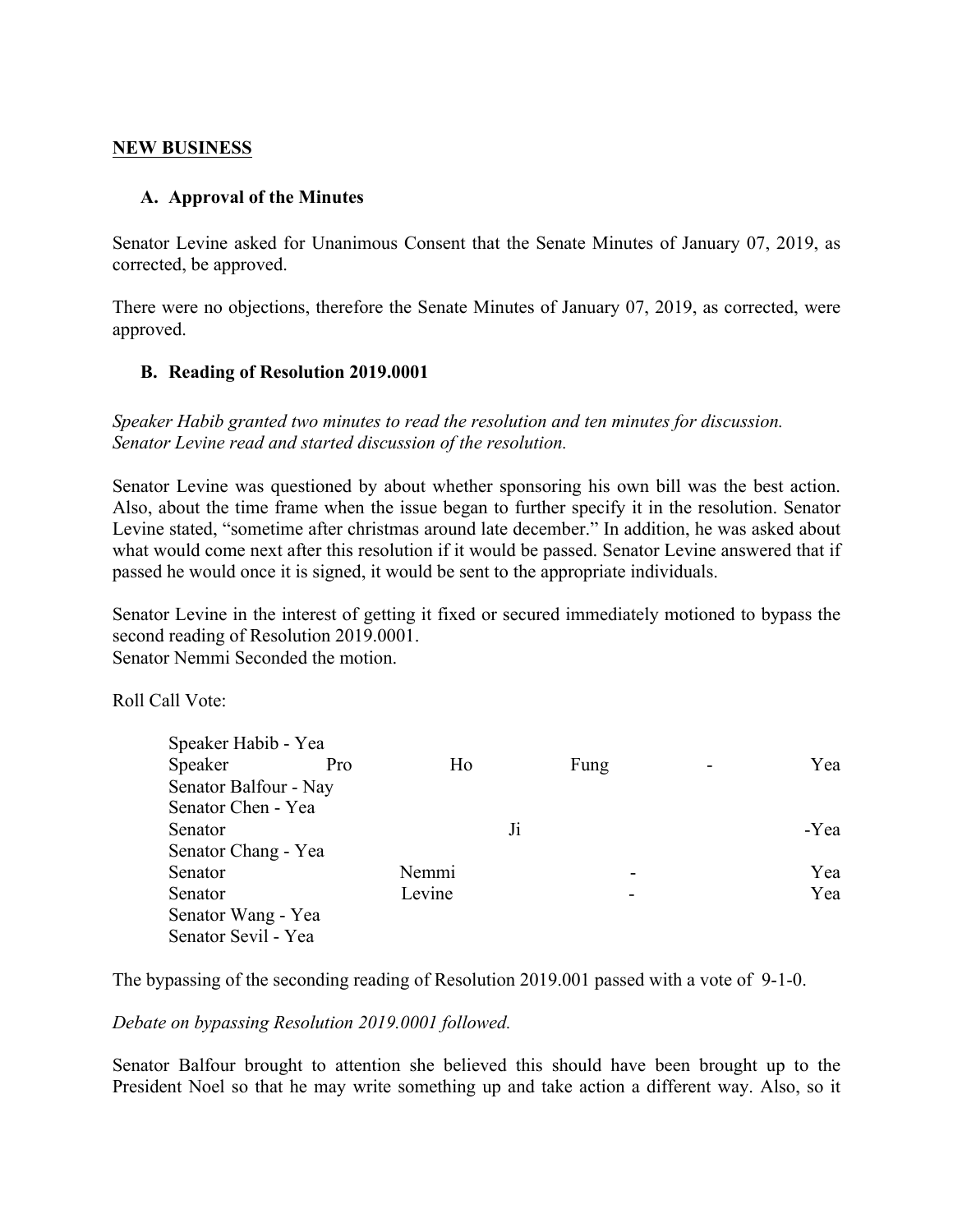could be a more polished resolution.

Senator Levine replied by stating he initially emailed Bayview with the concern on recommendation from President Noel, which makes him aware of this resolution. Senator Levine said: "*I rather the error on imperfect language and get the problem fixed since it has been unsecure for over a month*."

Senator Balfour mentioned she wanted more backing to this rather than skipping straight to this resolution.

Dr. Montgomery stated that with the vote passing to bypass the second reading it if it gets passed it goes as is. The fact that it is a resolution says that the body of the student government has an issue with this. Showing a more powerful message.

Senator Balfour informed she just disapproves not on the resolution itself but on how it was written.

Roll Call Vote:

| Speaker Habib - Yea         |     |        |    |                          |      |
|-----------------------------|-----|--------|----|--------------------------|------|
| Speaker                     | Pro | Ho     |    | Fung                     | Yea  |
| Senator Balfour - Abstained |     |        |    |                          |      |
| Senator Chen - Yea          |     |        |    |                          |      |
| Senator                     |     |        | Ji |                          | -Yea |
| Senator Chang - Yea         |     |        |    |                          |      |
| Senator                     |     | Nemmi  |    | $\overline{\phantom{0}}$ | Yea  |
| Senator                     |     | Levine |    |                          | Yea  |
| Senator Wang - Yea          |     |        |    |                          |      |
| Senator Sevil - Yea         |     |        |    |                          |      |

Resolution 2019.001 passed with a vote of 9-0-1.

#### **C. SGA Meet & Greet at Bayview Funding**

*Speaker Habib granted three minutes to present and ten minutes for discussion.* 

Senator Balfour presented her need of funding for the SGA Meet & Greet at Bayview for \$130.00

*Discussion followed*

Senator Levine motioned to allocate \$149.16 for the SGA Meet & Greet at Bayview. Senator Chen seconded the motion.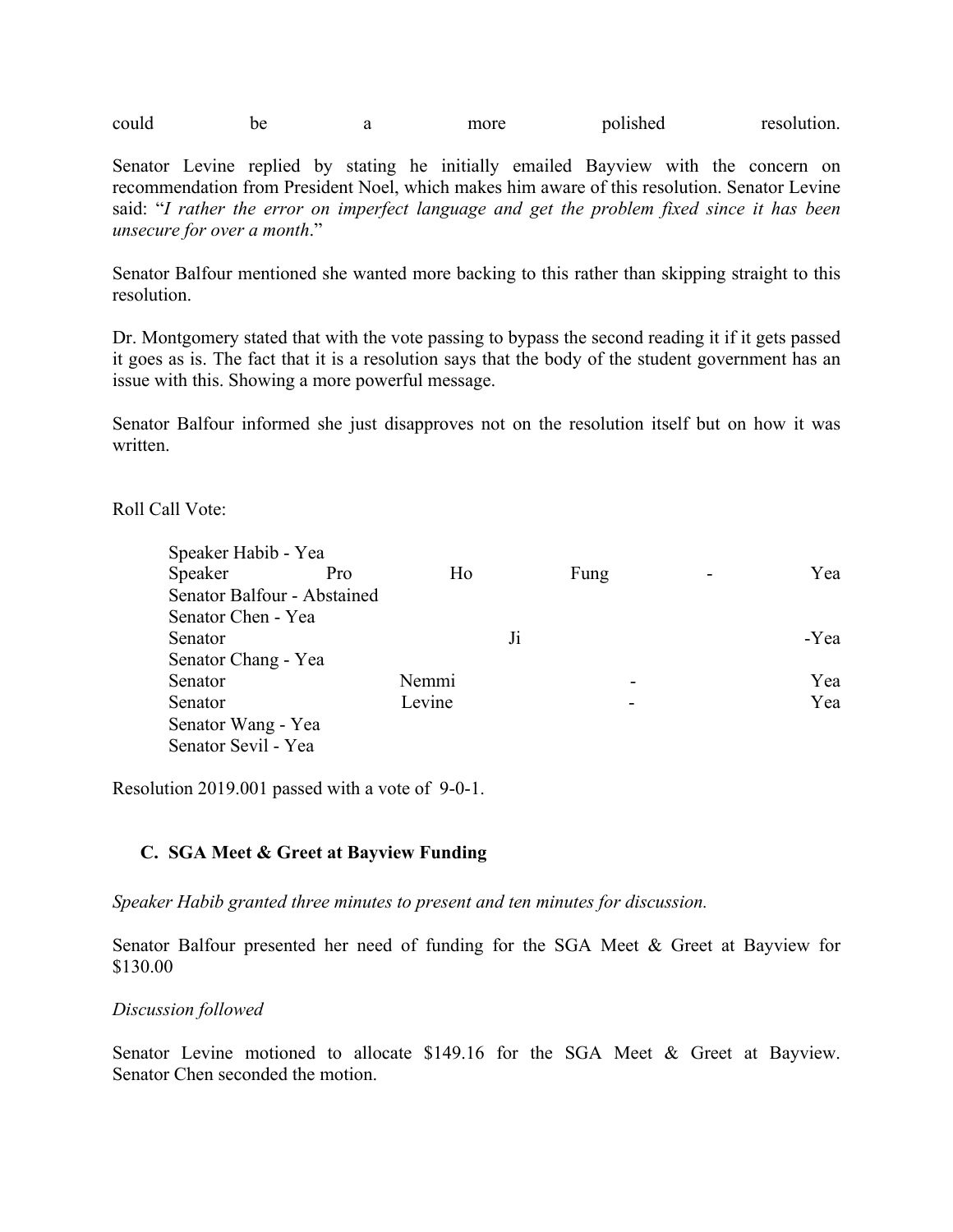Senator Balfour Amends the motion to allocate \$150.00. Senator Wang seconded the motion.

Roll Call Vote:

| Speaker Habib - Yea   |     |        |    |      |           |
|-----------------------|-----|--------|----|------|-----------|
| Speaker               | Pro | Ho     |    | Fung | Yea       |
| Senator Balfour - Yea |     |        |    |      |           |
| Senator Chen - Nay    |     |        |    |      |           |
| Senator               |     |        | Ji |      | -Yea      |
| Senator Chang - Yea   |     |        |    |      |           |
| Senator               |     | Nemmi  |    |      | Yea       |
| Senator               |     | Levine |    |      | Abstained |
| Senator Wang - Yea    |     |        |    |      |           |
| Senator Sevil - Yea   |     |        |    |      |           |

#### **DISCUSSION**

#### **A. Student Concerns**

Speaker Habib asked the Senate if any of them had any student concerns that they would like to share.

Senator Sevil: "Many CASE students say that the curriculum for labs here at BBC are much harder than MMC. Students are having serious issues with that which also scares students of taking labs here at BBC."

Ms. Adames: "Talk to department chairs or the person who oversees that chair and voice the students issues."

Senator Levine: "The pool at Bayview is out of service."

Senator Habib: "Keep us updated on that"

#### **FINANCE CHAIR REPORT**

Senator Chen...

- Mentioned that she had the first finance committee meeting, and main topic of this meeting was the Finance Code Improvement. Since it might be a U-wide bill, we should take it seriously.
- Informed the Senate that she will contact Rose for further information. Also, will contact her to see whether we will have a meeting for two finance committee.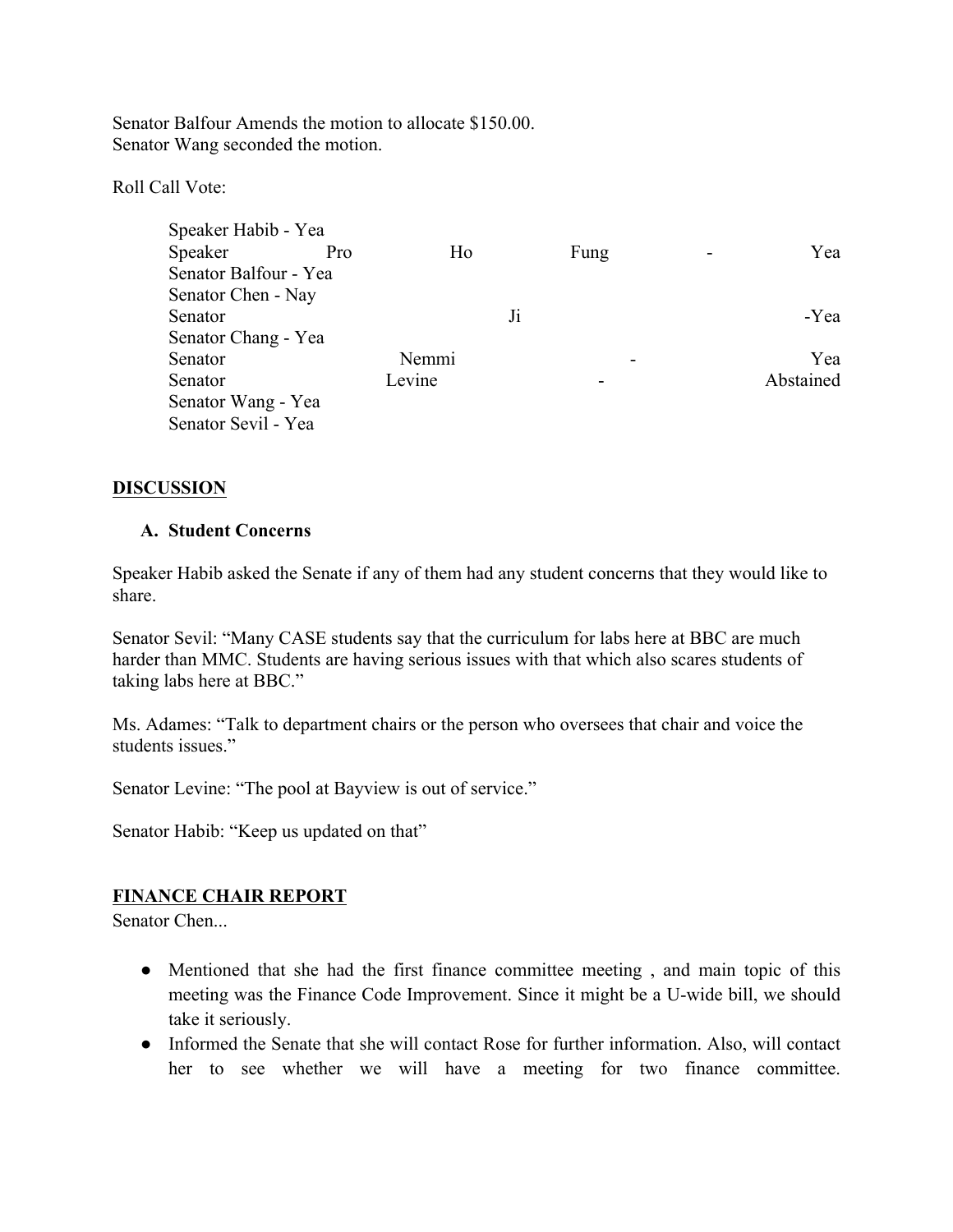## **RLJ CHAIR REPORT**

Senator Levine…

• Informed the Senate that they have not met as a committee yet. However, a meeting will be scheduled soon.

#### **OPERATIONAL REVIEW CHAIR REPORT**

Senator Wang…

- Informed the Senate that they held their first Operational Review Committee meeting today.
- Concluded her report by stating they would choose their vice Operational Review Chair in next meeting.

## **INTERNAL AFFAIRS CHAIR REPORT**

Senator Sevil…

• Informed the Senate that she had no report this week due to it being the beginning of the semester and she was letting the senate get accustomed to things.

#### **STUDENT ADVOCACY CHAIR REPORT**

Senator Balfour…

• Informed the Senate that the SGA meet & greet at Bayview will be from 6-8 pm on Friday January 25th in the 1st floor clubroom. Also, that the Student Advocacy Committee meeting will be thursday the 17th at 12:10 pm in the SGA conference room

#### **SENATOR'S REPORT**

Senator Levine…

● Mentioned to the council that it is Senator Ho Fungs birthday and also his own birthday.

Senator Ji…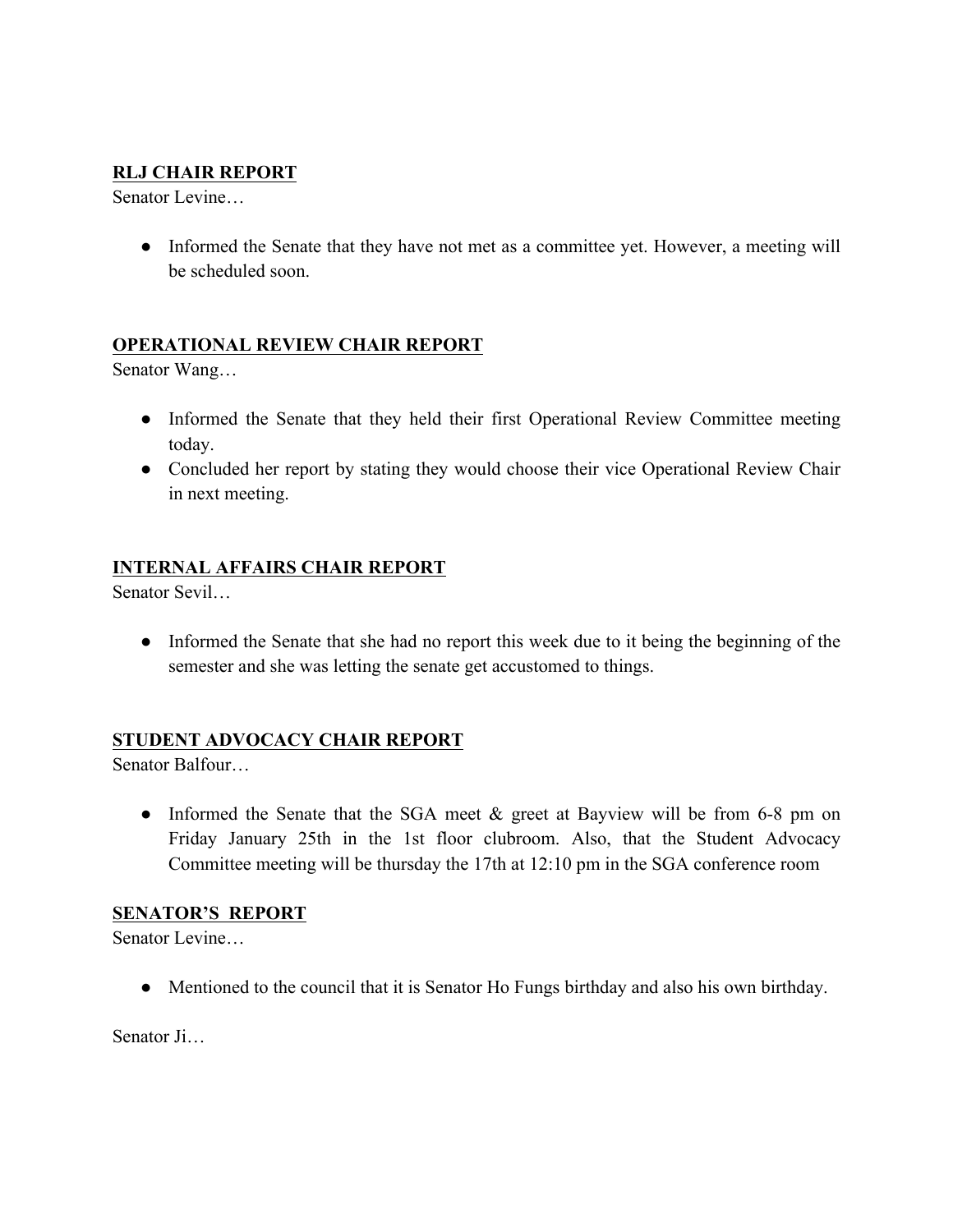• Mentioned to the council that Some students asked her if we can put a lost and found box in the hospitality building, and she will write a resolution about it this week.

#### **PRESIDENT'S REPORT**

President Noel...

- Informed the Senate about having an SGA week, and more events happening throughout the spring semester. For example, the DRC lunch in, Day on the Bay, more events with cultural affairs, and working on the guiness world record.
- Concluded his report by stating that budget season is upon us, and thanked the Senate for being so great. "Let's keep our foot on the gas pedal!"

## **ANNOUNCEMENTS**

- **Civility Summit,** January 18th
	- 1pm-5pm
	- Lynn University

## ● **SGA Budget Hearings & Deliberations**

- Hearings
	- **University Wide Hearings**  $\omega$  **MMC 9:00 am to 5:00pm GC 325** Tuesday, January 15, 2019
	- University Wide Hearings @BBC 9:30 am to 4:00pm WUC 155 Thursday, January 17, 2019
	- Hearings BBC Specific: 9:30 am to 4:00 pm WUC 155 Wednesday, January 23, 2019
- Deliberations
	- U-Wide  $@$  MMC 9:00 am to 5:00 pm GC 325 Tuesday, February 12, 2019
	- $\blacksquare$  U-Wide @ BBC 9:30 am to 4:00 pm WUC 155 Thursday, February 14, 2019
	- Deliberations BBC Specific 9:30 am to 4:00 pm WUC 155 Thursday, February 21, 2019
- **Student Leadership Summit**, February 2nd
	- 8:30am-4:30pm
	- WUC
- **Town Hall Meeting with President Rosenberg**, February 11
	- 2pm-5pm
	- Mary Ann Wolfe Theater
- **Admitted Students' Day**, March 2nd
	- Time: TBA
	- WUC

#### **ADJOURNMENT**